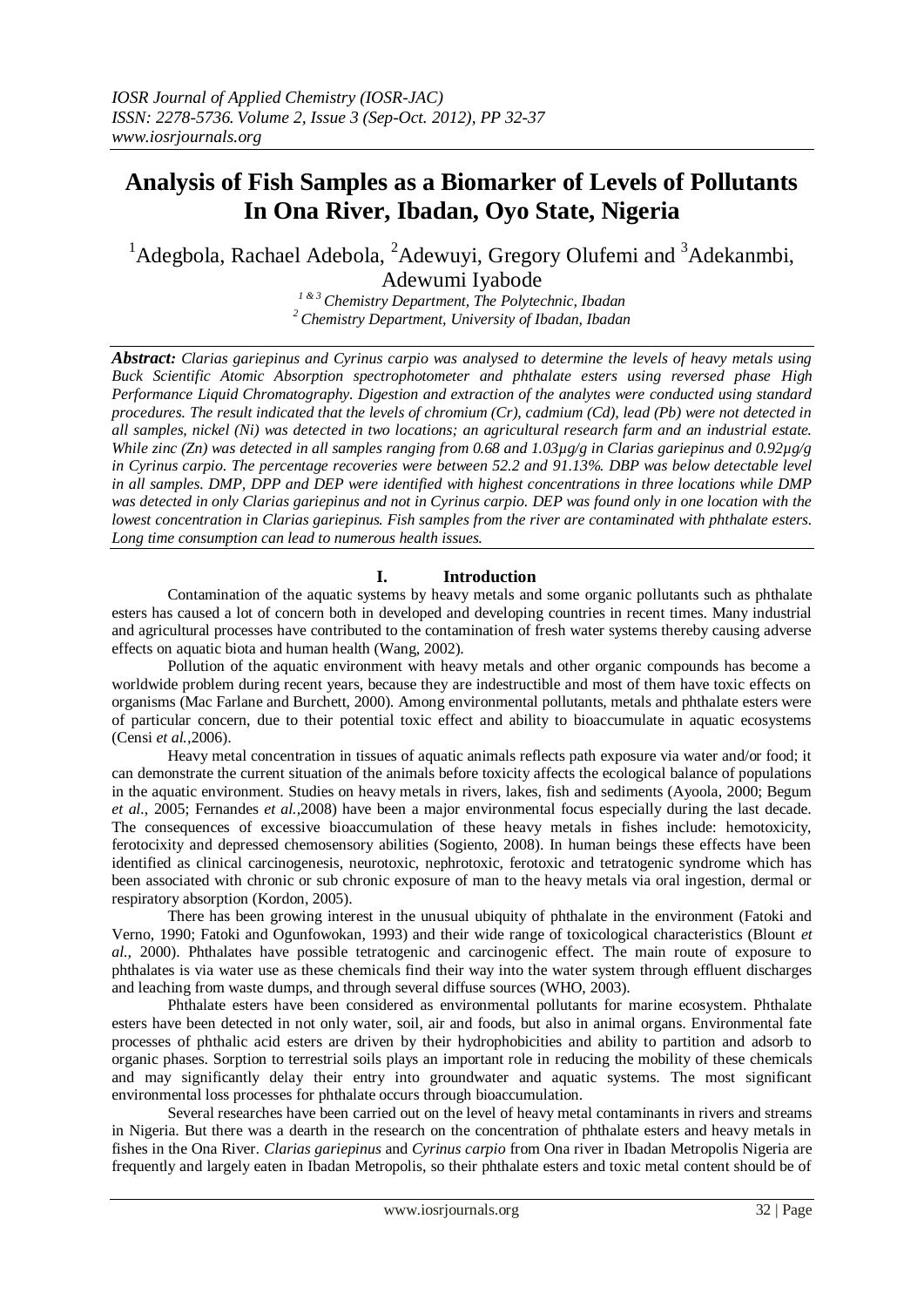concern to human health. The present research therefore, carried out in view of the scarcity of information about phthalate esters and heavy metals in the marine organisms from this region.

The objective of this research was the assessment of the concentration of phthalate esters and heavy metals in fish samples in Ona River as a biomarker of the level of pollutants.

Ona river is one of the major rivers in Ibadan Metropolis. It is a habitat to some aquatic animals *Clarias gariepinus* and *Cyrinus carpio* inclusive. The river runs through some agricultural farms, domestic settlements and Oluyole Industrial Estate. Effluents of some of the industries that found their way into the rivers contributes to high levels of contaminants in fishes sold in the open markets which will eventually find their way into the tables of homes around the metropolis.

The following phthalate esters: diethyl phthalate (DEP); dimethyl phthalate (DMP); dibuthyl phthalate (DBP) and diphenyl phthalate (DPP) and also the following heavy metals: chromium (Cr); lead (Pb); Zinc (Zn) and Cadmium (Cd) in the fish samples (*Clarias gariepinus* and *Cyrinus carpio*) was analysed and results reported.

# **EQUIPMENTS**

# **II. Materials And Methods**

Buck Scientific Model version (210/211) VGP Atomic Absorption Spectrophotometer (AAS) was used for the analysis of heavy metal. The phthalate ester was analysed using High Performance Liquid Chromatography from the Central Laboratory of Obafemi Awolowo University, Ile-Ife, Osun State. HPLC model was AKTA HPLC; with ambient temperature using Acetonitrile/water (90/10) as the Mobile Phase, Split Ratio is 90:10, the flow rate is 1 .0ml/min, UV at 254nm was used as the detector, the stationary column was  $C_{18}$  $(S_5ODS_2)$  Octadecyl silane and the column lenght/diameter was 25 .0cm x 3.0mm.

#### **SAMPLING**

Fish *(Clarias gariepinus and Cyrimus carpio)* samples were used for analysis. The samples were identified at the Fishery Department, University of Ibadan. Sampling was done between the 14th and the 2lst of June 2010. The samples were picked when the river is just been filled with fresh water. Sampling time was between 5:30am and 7:45am and 4:30pm and 7:45pm daily. The fish samples were migrant in nature.



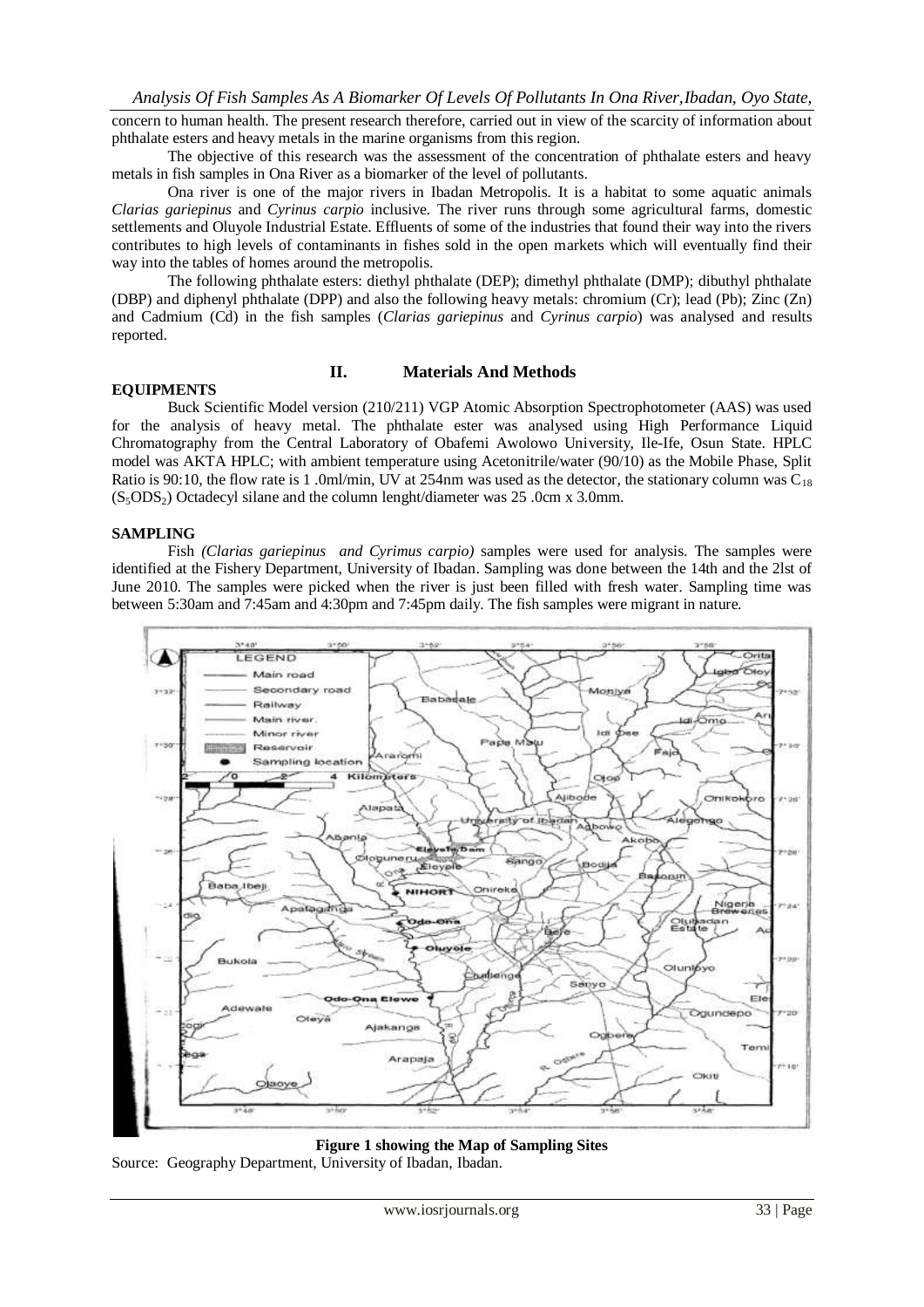# *Analysis Of Fish Samples As A Biomarker Of Levels Of Pollutants In Ona River,Ibadan, Oyo State,*

# **POPULATION AND SAMPLING LOCATIONS**

*Cyrinus carpio*  $(F_1)$  was collected from one of the site (Nihort Research Farm approximately  $7^{\circ}$  24' N) because *Clarias gariepinus* was not present in the section of the river while *Clarias gariepinus* (F<sub>2</sub>, F<sub>3</sub> and F<sub>4</sub>) were collected from three other sites (Gada Odo-Ona approximately 7° 24' N, Oluyole Industrial Estate approximately 7° 22' N and Odo-Ona Elewe approximately 7° 20' N).

#### **Sample Collection and Preservation of Fish Samples**

Samples of live *Cyrinus carpio* and *Clarias gariepinus* were procured by direct harvesting with the assistance of fishermen. Samples were collected from up-stream, mid stream and down-stream of the river within South West and Ido Local Government Areas of Ibadan Metropolis. Each sample was representative of the concentrations of phthalate esters and heavy metals discharged in the environment. Samples for phthalate esters were caught in glass containers with sufficient water while heavy metals were collected in plastic containers. All the samples were taken to the laboratory for preparation prior further analysis.

#### **PREPARATION OF REAGENTS AND EXTRACTIONS**

All reagents used were of redistilled analytical-reagent grade and distilled water.

#### **Phthalate Esters Determination**

#### **Analysis of Fish (Hot Extraction method)**

The scales and fins of the fish were removed with the use of new surgical blade; the samples were cleaned up. Enough dorsal tissues were removed for the analysis. The samples were dried and homogenised, 5.0g each of the samples was packed into soxhlet extractor timbles. Phthalate in each sample was extracted for eight hours by the use of soxhlet extractor. Residue of each extract was filtered through a filter paper. The solvent is recovered by re-distillation. The filtrate was dried over anhydrous  $Na<sub>2</sub>SO<sub>4</sub>$ , to remove water. The extracts were taken with hexane.

For phthalate esters, standard stock solutions of DEP, DMP, BBP and DnBP were prepared (lmg/ml) in hexane and stored at 4°C. Working solutions were prepared by appropriate dilution of solutions.

Calibration graphs for each standard against instrumental response were developed by running High Performance Liquid Chromatography (HPLC).

#### **Clean-up Procedure for all Extracted Samples**

For the cleanup method, 12.5g of activated alumina prepared in slurry form on hexane, was packed in a column. The residue in 2mls of DCM above was chromatograph through the packed column. Phthalates were eluted successfully from the column with 20ml of hexane and 30m1 ethyl acetate. The ethyl acetate eluted was concentrated to 1ml by purging with nitrogen gas. 1ml acetonitrile was added to the residue for HPLC analysis. The extracts were kept in refrigerator below 4°C until instrumental analysis was conducted.

#### **Analysis of Phthalate Esters**

Portions of these solutions were analyzed for phthalate esters (DEP, DMP, BBP and DnBP) by use of High Performance Liquid Chromatography (HPLC).

#### **Response Factor and Quality Assurance Study**

Preparation of sample of materials, sampling procedures, reagents and materials, extraction and analytical procedures were carefully quality controlled. Quality assurance study was carried out in term of recoveries of phthalate in order to ascertain the efficiency of the extraction and the analytical procedure since no certified reference material was available. The recovery was done by extracting organic-free water spiked (Vitali *et al*., 1997, Guidoth *et.al.,* 2000) with 0.lml of phthalate mixture of (DMP, DEP, DPP and DBP) containing the internal standard at a concentration of l00ppm.

After extraction, concentration and clean-up, 0.lml of the extract was diluted with the acetonitrile to 10ml using l0ml standard flask. 2.0ml of the diluted extract was injected on the HPLC. The response factor, concentration of phthalate esters and percentage recovery were obtained.

#### **Heavy Metals Determination**

#### **Analysis of Fish (Hot Extraction method)**

Five gram (5.0g) each of the homogenised samples was weighed into a 500ml Kjeldhal flasks. 10ml each of concentrated trioxonitrate (V) acid and tetraoxosulphate (VI) acid was added to the samples in the Kjedhal flasks respectively. The samples were then digested for several hours on a hot plate in a fume cupboard until a clear solution was obtained. They were then cooled and filtered.

The filtrates were transferred to l00ml volumetric flasks and its content made up to l00ml mark by addition of distilled water (AOAC, 1990).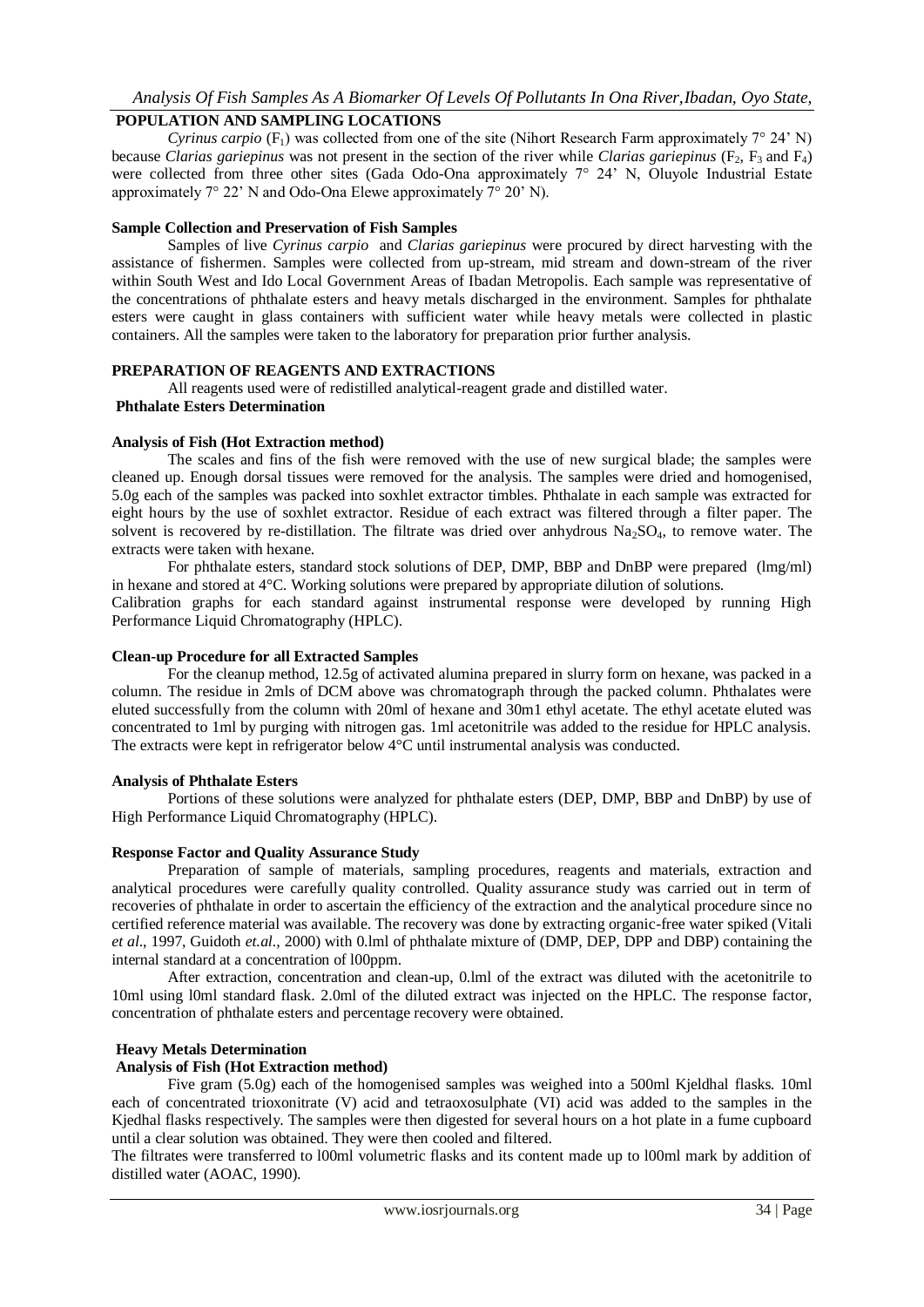For each metal (chromium, nickel, lead, zinc and cadmium) a stock standard of l000ppm were prepared, and then from the stock solution, l0ppm, 5ppm, lppm concentrations were prepared for each metal. Serial dilution was carried out in order to minimise errors that arise from pipetting too small volumes.

Calibration graphs for each standard against instrumental response were developed by running the Atomic Absorption Spectrophotometer (AAS).

#### **Analysis of Heavy Metals**

Portions of these solutions were analysed for chromium, nickel, lead, zinc and cadmium using Buck Scientific Model version (210/211) VGP AAS Atomic Absorption Spectrophotometer.

#### **Statistical Analysis**

The result obtained from the HPLC and AAS methods (for phthalate esters and heavy metals) was compared with the results and the tools for the analysis are:

- 1. Unpaired data t-test at 95% confidence level was carried out to test their level of significance.
- 2. ANOVA was used to compare the result of the analysis using the two instruments (HPLC and AAS) for each contaminant.

|                 | alysis of data and results were presented below: |                 |                                                                                       |        |
|-----------------|--------------------------------------------------|-----------------|---------------------------------------------------------------------------------------|--------|
|                 |                                                  |                 | Table 4.1 showing the mean concentration of heavy metals in fish samples in $\mu g/g$ |        |
|                 | $HF_1$                                           | HF <sub>2</sub> | HF <sub>3</sub>                                                                       | $HF_4$ |
|                 | <b>Nihort</b>                                    | Gada            | Oluyole                                                                               | Elewe  |
| Zinc            | 0.92                                             | 0.68            | 0.78                                                                                  | 1.03   |
| <b>Chromium</b> | ND.                                              | ND.             | ND.                                                                                   | ND     |
| Cadmium         | ND.                                              | ND.             | ND                                                                                    | ND     |
| Lead            | ND                                               | ND              | ND                                                                                    | ND     |

**Nickel** 0.02 ND 0.033 ND

**III. Results**

Analysis of data and results were presented below:

ND means not at detectable concentration

From table 4.1 chromium, cadmium and lead were not detected in all the four fish samples Nickel was not detected in samples HF<sup>2</sup> and HF<sup>4</sup> which were *Claria gariepinus* while nickel was detected with the least concentration of 0.02µg/g in *Cryrinus carpio* and a concentration of 0.03µg/g in *Clarias gariepinus* . Zinc was detected in all the fish samples with HF<sub>4</sub> having the highest mean concentration of  $1.03\mu\text{g/g}$  followed by 0.78ug/g and 0.68ug/g respectively in *Clarias gariepinus* HF3, HF2, while *Cryrinus carpio* had 0.92µg/g mean concentration.

Result showing the HPLC peaks for the standard, concentration of phthalate esters identified and the recovery study were presented below:

| Table 4.2 showing values for Retention time, % Recovery, Response factor and Limit of Detection for fish |  |  |
|----------------------------------------------------------------------------------------------------------|--|--|
|----------------------------------------------------------------------------------------------------------|--|--|

| samples                 |                                    |            |                           |                               |  |
|-------------------------|------------------------------------|------------|---------------------------|-------------------------------|--|
| <b>Phthalate Esters</b> | <b>Retention time</b><br>(minutes) | % Recovery | <b>Response</b><br>factor | Limit<br>Оl<br>Detection ug/l |  |
| <b>DMP</b>              | 3.14                               | 91.13      | 2.21                      | 0.72                          |  |
| <b>DEP</b>              | 3.36                               | 877.02     | 2.11                      | 0.57                          |  |
| <b>DBP</b>              | 4.27                               | 52.22      | 1.72                      | 1.83                          |  |
| <b>DPP</b>              | 3.74                               | 90.29      | 5.02                      | 1.16                          |  |

From table 4.2 the retention time for DMP, DEP, DBP and DPP were 3.14, 3.36, 4.27 and 3.74 minute respectively in the samples. The percentage recovery was between 52.22% and 91.13% respectively for fish samples. The response factors for DPP, DMP, DEP and DBP were 5.02, 2.21, and 1.72 respectively. The limit of detection of the instrument for DBP was 1 .83µg/l, DPP; l.l6µg/l, DMP was 0.72ug/l and DEP was 0.57ug/l.

| Table 4.3 showing concentration of phthalate esters in fish $(\mu g/g)$ |            |            |            |            |  |
|-------------------------------------------------------------------------|------------|------------|------------|------------|--|
| Phthalate esters                                                        | 1st Run    | 2nd Run    | 3rd Run    | Mean       |  |
| Nihort: $F_1$                                                           |            |            |            |            |  |
| <b>DPP</b>                                                              | 181.27     | 171.22     | 181.87     | 178.12     |  |
| <b>DMP</b>                                                              | <b>BDL</b> | <b>BDL</b> | <b>BDL</b> | <b>BDL</b> |  |
| <b>DEP</b>                                                              | <b>BDL</b> | <b>BDL</b> | <b>BDL</b> | <b>BDL</b> |  |
| <b>DBP</b>                                                              | <b>BDL</b> | <b>BDL</b> | <b>BDL</b> | <b>BDL</b> |  |
| Gada: $F_2$                                                             |            |            |            |            |  |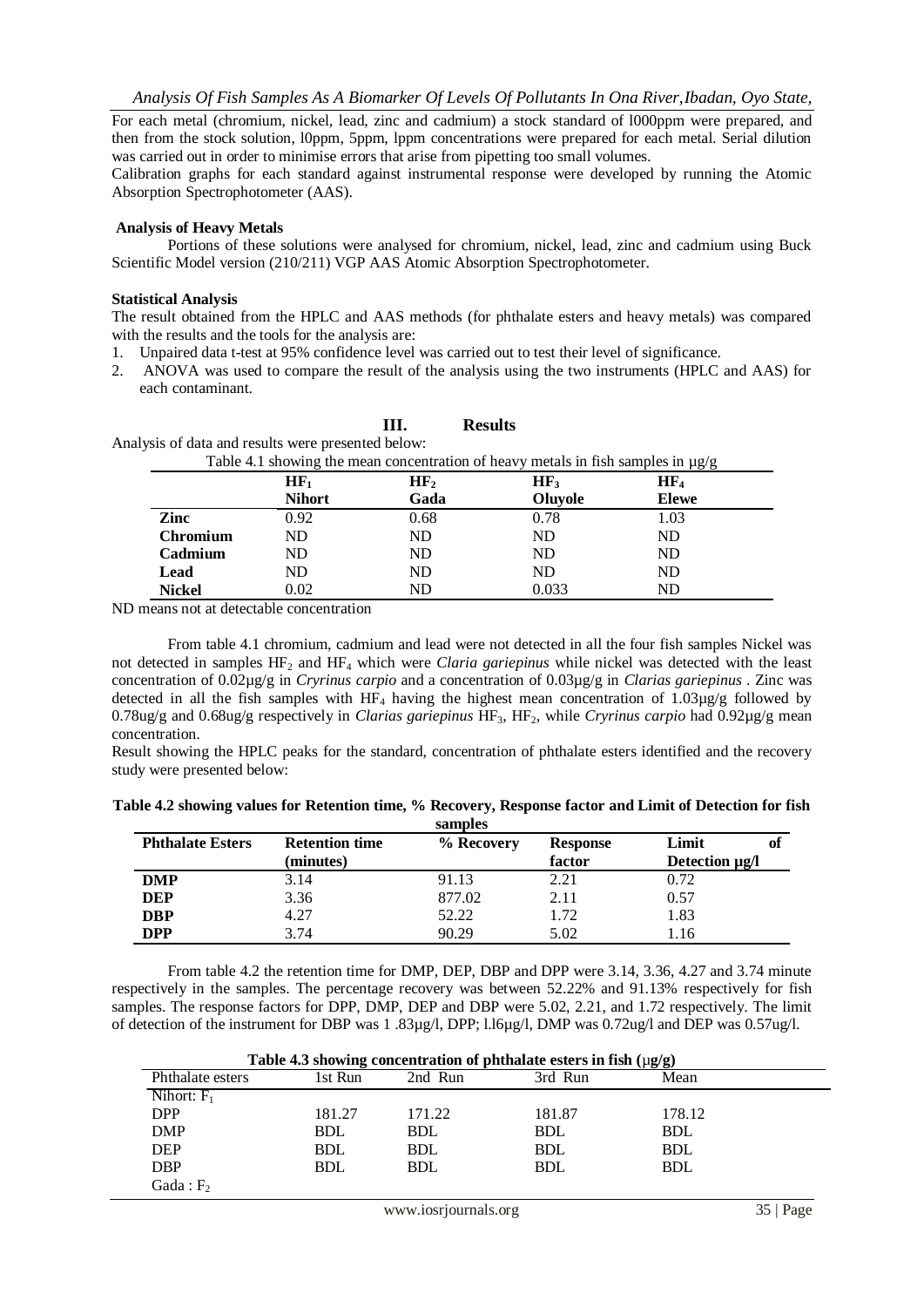|                 |            |            | Analysis Of Fish Samples As A Biomarker Of Levels Of Pollutants In Ona River, Ibadan, Oyo State, |            |  |
|-----------------|------------|------------|--------------------------------------------------------------------------------------------------|------------|--|
| <b>DMP</b>      | 194.68     | 192.40     | 166.88                                                                                           | 184.65     |  |
| <b>DPP</b>      | <b>BDL</b> | <b>BDL</b> | <b>BDL</b>                                                                                       | <b>BDL</b> |  |
| <b>DEP</b>      | <b>BDL</b> | <b>BDL</b> | <b>BDL</b>                                                                                       | <b>BDL</b> |  |
| <b>DBP</b>      | <b>BDL</b> | <b>BDL</b> | <b>BDL</b>                                                                                       | <b>BDL</b> |  |
| Oluvole : $F_3$ |            |            |                                                                                                  |            |  |
| <b>DMP</b>      | 102.35     | 111.30     | 102.44                                                                                           | 105.36     |  |
| <b>DPP</b>      | <b>BDL</b> | <b>BDL</b> | <b>BDL</b>                                                                                       | <b>BDL</b> |  |
| <b>DBP</b>      | <b>BDL</b> | <b>BDL</b> | <b>BDL</b>                                                                                       | <b>BDL</b> |  |
| <b>DEP</b>      | <b>BDL</b> | <b>BDL</b> | <b>BDL</b>                                                                                       | <b>BDL</b> |  |
| Elewe: $F_4$    |            |            |                                                                                                  |            |  |
| DMP             | 278.26     | 265.30     | 288.22                                                                                           | 277.26     |  |
| <b>DPP</b>      | 418.42     | 4.22.30    | 400.68                                                                                           | 413.8      |  |
| <b>DEP</b>      | 37.12      | 37.05      | 36.98                                                                                            | 37.05      |  |
| <b>DBP</b>      | <b>BDL</b> | <b>BDL</b> | <b>BDL</b>                                                                                       | <b>BDL</b> |  |

*Analysis Of Fish Samples As A Biomarker Of Levels Of Pollutants In Ona River,Ibadan, Oyo State,*

**BDL = Below detection limit**

From table 4.3 the mean score for DPP was  $178.1 \, 2\mu g/g$ , DBP, DMP and DEP were not below detection limit of the instrument in *Cyrinus carpio* samples picked at Nihort Research Farm.

*Clarias gariepinus* sample from Gada area had mean score of 184.65ug/g for DMP while DPP, DBP and DEP were below detection limit of the instrument. Oluyole *Clarias gariepinus* sample contained DMP, DPP with mean scores of 105.36µg/g, 21.l5µg/g, and other esters below detection limit of the instrument. Elewe *Clarias gariepinus* samples have mean score of 277.26µg/g, 413.8µg/g .nd 37.05µg/g for both DMP, DPP and DEP respectively DBP was below detection limit of the instrument.

Statistical analysis of fish analysis shows that there is no significant difference between the means of concentration in the location used ( $F_{cal} = 0.371 < F_{tab} = 2.84$ ,  $p > 0.05$ ). The means concentration at Nihort was 44.530, Gada was 46.163, Oluyole was 31.627 while that of Elewe was 69.315 these were not statistically significant at 0.05 level of significance. Also, there was no significant difference between the means Phthalate esters used ( $F_{cal} = 1.431 < F_{tab} = 2.84$ , p > 0.05) Mean DPP = 64.885, means DMP = 63.385, mean DBP = 61.618, and mean DEP1.748 and was not significant at 0.05 level of significance.

### **Heavy Metal in Fish**

#### **IV. Discussion**

In this study chromium, cadmium and lead were not detected in all the four fish samples. Nickel was detected only in *Clarias gariepinus* (HF3) with the least concentration of 0.02µg/g and in *Cryrinus carpio* at a concentration of 0.03 µg/g. The concentration is within the permissible level of USFDA, 1993b of range 70- 80mg/Kg. Zinc was however detected with concentrations between 1 .03ug/g and 0.68 µg/g in *Clarias gariepinus*, while *Cryrinus carpio* had 0.92 µg/g mean concentration. The concentration is within the permissible level of FAO (1983) of 30mg/Kg.

The statistical analysis on fish shows that there is no significant difference between the means of concentration in the location used ( $F_{cal} = 0.371 < F_{tab} = 2.84$ . p>0.05).

# **Detection and Quantification of Phthalate Esters in Fish**

In the current study DBP was not detected in both *Cyrinus carpio* and *Clarias gariepinus* samples and the detection and the quantification of the four esters is not as the concentrations recorded in the detection and quantification of four phthalate esters such as dimethyl phthalate (DMP), diethyl phthalate (DEP), dibutyl phthalate (DBP), and diethyihexyl phthalate (DEHP) - in water, sediment, and some fish species from the Ogun river catchments, Ketu, Lagos carried out using flame ionization gas chromatography. DMP was not detected in the fish samples. The difference in fish phthalate levels are not statistically significant at <0.05, an indication that phthalate esters accumulation is not fish species dependent. The DEP, DBP, and DEHP values recorded are considerably higher than the maximum allowed concentrations for fish prescribed by the US Environmental Protection Agency (Adeniyi *et al*., 2008).

The result of statistical analysis on fish showed that there was no significant difference between the mean phthalate esters used  $(F_{cal} = 1.431 < F_{tab} = 2.84, p > 0.05)$ . Mean DPP was 64.885, DMP 63.385, DBP 61.618 and DEP 1.748 was not significant at 0.05 level of significance. There was no significant difference between the mean concentration in the locations used and the mean phthalate esters identified.

# **V. Conclusion**

Fish samples in the river were contaminated with phthalate esters which may have adverse effect on prolong consumption. This concentration observed is likely introduced by the water and sediment of the river. Therefore, it is recommended that fish grown in this river should not be consumed by the populace.